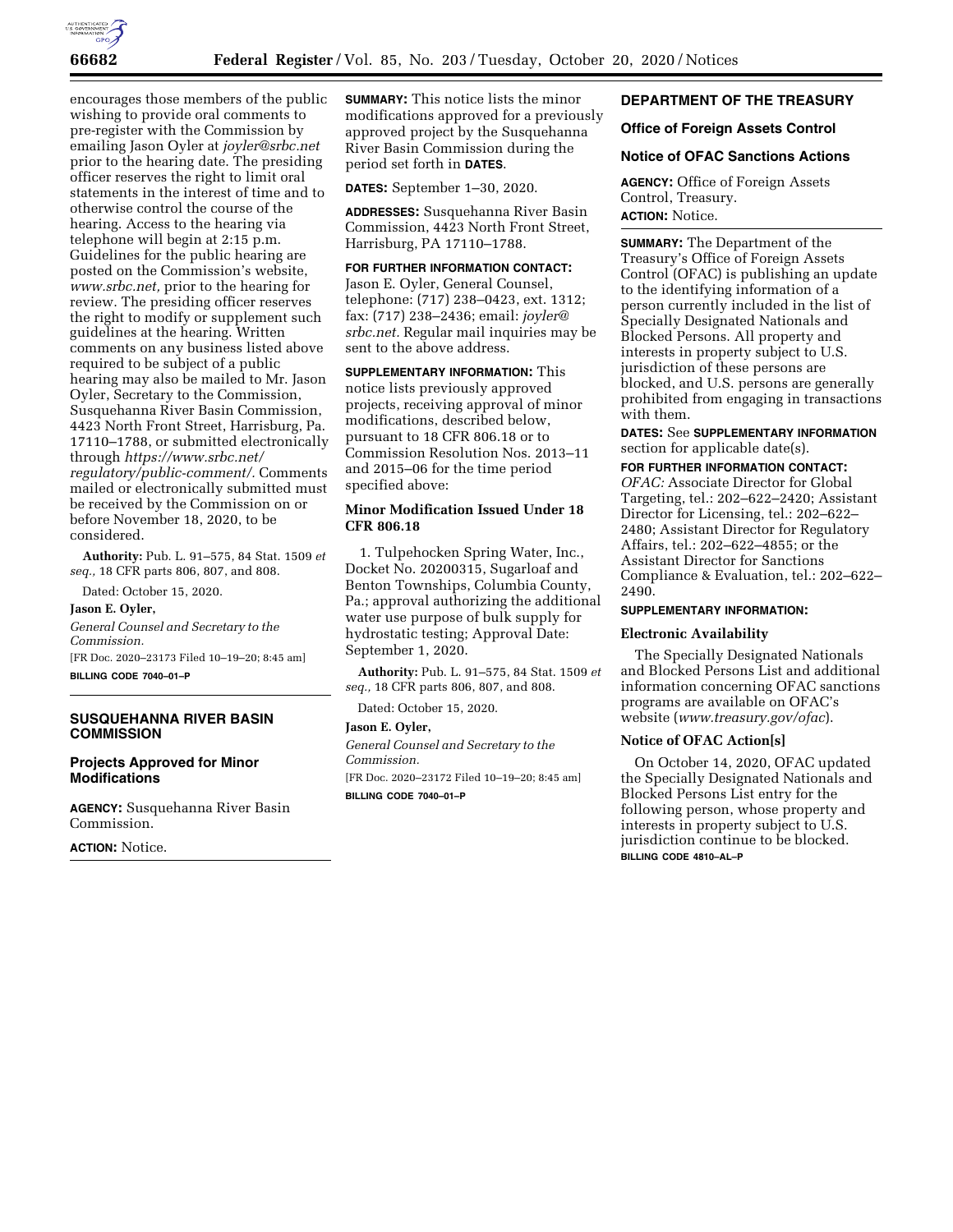# Individuals:

- 1. CHAN, Eric (a.k.a. CHAN, Eric Kwok-ki; a.k.a. CHAN, Kwok-ki (Chinese Simplified: 陈国基; Chinese Traditional: 陳國基)), Flat F, 20 Floor, Block 2, Royal Ascot, Shatin, Hong Kong; DOB 05 Apr 1959; POB Hong Kong; nationality Hong Kong; Gender Male; Secondary sanctions risk: pursuant to the Hong Kong Autonomy Act of 2020 – Public Law 116-149; National ID No. G142458A (Hong Kong); Secretary General, Committee for Safeguarding National Security of the Hong Kong Special Administrative Region (individual) [HK-EO13936].
- 2. CHENG, Teresa (a.k.a. CHENG, Teresa Yeuk-wah; a.k.a. CHENG, Yeuk Wah), House No. 4, Villa De Mer, 5 Lok Chui Street, Tuen Mun, Hong Kong; DOB 11 Nov 1958; POB Hong Kong; nationality Hong Kong; Gender Female; Secondary sanctions risk: pursuant to the Hong Kong Autonomy Act of 2020 – Public Law 116–149; Passport KJ0221326 (Hong Kong) issued 28 Jan 2012 expires 28 Jan 2022; National ID No. G579067A (Hong Kong); Secretary for Justice (individual) [HK-EO13936].
- 3. LAM, Carrie (a.k.a. LAM CHENG, Carrie Yuet-ngor; a.k.a. LAM CHENG, Yuet-ngor (Chinese Simplified: 林郑月娥; Chinese Traditional: 林鄭月娥)), Victoria House, No. 15 Barker Road, The Peak, Hong Kong; DOB 13 May 1957; POB Hong Kong; nationality Hong Kong; Gender Female; Secondary sanctions risk: pursuant to the Hong Kong Autonomy Act of 2020 - Public Law 116-149; Passport KJ0505670 (Hong Kong) issued 13 Apr 2016 expires 13 Apr 2026; National ID No. D3356664 (Hong Kong); Chief Executive of the Hong Kong Special Administrative Region (individual) [HK-EO13936].
- 4. LEE, John Ka-chiu (a.k.a. LEE, John; a.k.a. LEE, Ka Chiu (Chinese Traditional: 李家超 ); a.k.a. "LI, Jiachao"), Flat A, 5/F, Block 2, King's Park Villa, No. 1 King's Park Rise, Homantin, Kowloon, Hong Kong; DOB 07 Dec 1957; Gender Male; Secondary sanctions risk: pursuant to the Hong Kong Autonomy Act of 2020 – Public Law 116–149; National ID No. G0286787 (Hong Kong); Secretary for Security (individual) [HK-EO13936].
- 5. LUO, Huining (Chinese Simplified: 骆惠宁; Chinese Traditional: 駱惠寧), Hong Kong; DOB 05 Oct 1954; POB Dangtu, China; nationality China; Gender Male; Secondary sanctions risk: pursuant to the Hong Kong Autonomy Act of 2020 – Public Law 116–149; National ID No. 340103195410053558 (China); Director, Hong Kong Liaison Office (individual) [HK-EO13936].
- 6. TANG, Chris (a.k.a. TANG, Ping-keung (Chinese Traditional: 鄧炳強)), 1 Arsenal Street, Hong Kong; DOB 04 Jul 1965; POB Hong Kong; nationality Hong Kong; Gender Male; Secondary sanctions risk: pursuant to the Hong Kong Autonomy Act of 2020 - Public Law 116–149; Passport KJ0638810 (Hong Kong) issued 14 Oct 2017 expires 14 Oct 2027; National ID No. D4118015 (Hong Kong); Commissioner of Police  $\left($ individual $\right)$  [HK-EO13936].